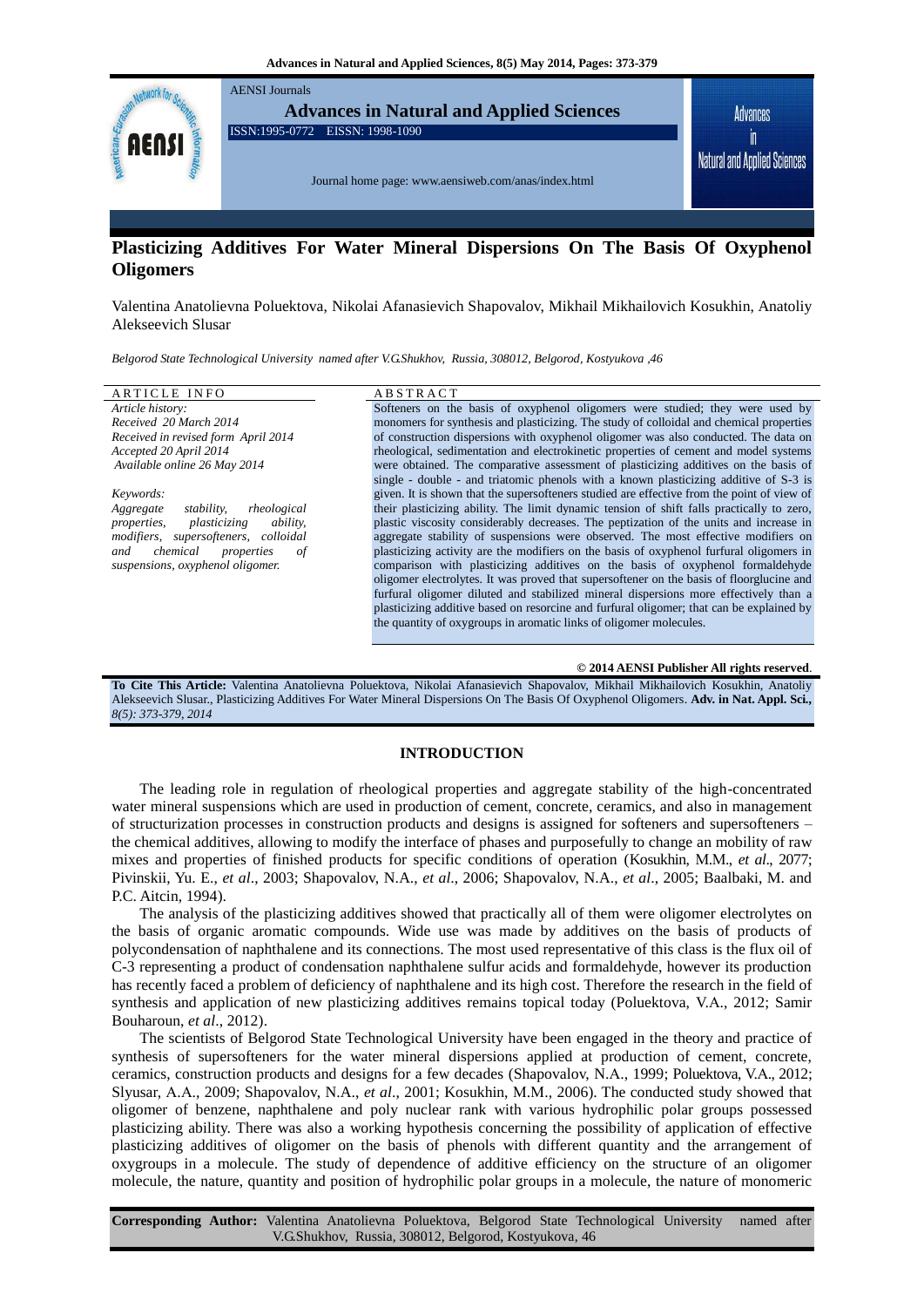links, oligomer structure and other factors is the purpose of the present work. Detection of dependence of efficiency of additives from a structure of an oligomer molecule, the nature, quantity and position of hydrophilic polar groups in a molecule, the nature of monomeric links, oligomer structure and other factors became the main purpose of this work.

### *Methodology:*

In this work we study the concentrated water mineral suspensions, the choice of which choice was caused by the scale of their application in the construction industry. The influence of plasticizing additives on the basis of oxyphenol oligomer on rheological properties of cement mixes with a specific surface 354 sq.m/kg, at the constant water cement relation equal 0,3 were studied on PTs-500-D0 pastes of the Belgorod cement works. In cement suspensions there is a continuous chemical interaction of the dispersive environment and a disperse phase that leads to continuous change of rheological, adsorptive, electrokinetic and other properties of system. Besides, cement has difficult mineralogical structure that complicates the study of the mechanism of plasticizing action of the developed oligomer. Therefore the main colloidal and chemical research was conducted on the model systems: suspensions of chalk  $(CaCO<sub>3</sub>)$ , alumina  $(A<sub>2</sub>O<sub>3</sub>)$  and silicon dioxide  $(SiO<sub>2</sub>)$ , the structure of which includes the links close to components of cement.

The study of rheological parameters of suspensions was conducted by means of the rotational Reotest-2 viscometer. The concentration of additives (Cm) was counted in mass % on a solid from quantity of the disperse phase. Carrying out this study it became possible to define the dependence between values of the shifting tension and shift speed. Based on the results obtained, the rheological curves were drawn.

At great values of the shift speed of the dependence

 $\tau = f(\dot{\gamma}),$ 

where  $[tau]$  – is the shifting tension, Pa; [gamma] – is the shift speed,  $c^{-1}$ , is easily approximated by the direct curve (fig. 1).



#### **Fig. 1:** The rheological curve of the disperse system.

The piece on the axis of the shifting tension is equal to the limit tension of the shift  $[tau]_0$ . The plastic viscosity  $[eta]_{pl}$  was defined as an angle tangent of the straight line inclination to the axis of the shift speed.

The initial suspensions represent typical viscoplastic bodies. For the description of the character of the curves Ostvald's equation can be applied:

 $\square = k \cdot \dot{\gamma}^n$ 

where [tau] is the shifting tension, Pa; [gamma] – shift speed,  $c^{-1}$ ; *k* and *n* – the constants characterizing this system.

In the field of the average dosages of oligomer, a significant increase in the linear part of the curves is observed and their currency is described by Bingam's equation:

 $\tau = \tau_0 + \eta_{\text{pl}} \cdot \dot{\gamma}$ ,

where  $[tau]_0$  is the limit tension of the shift, Pa;  $[eta]_{pl}$  – plastic viscosity, Pa⋅s.

In case of further increase in concentration of additives, the character of the curves shows that rheological properties of suspensions come nearer to the rheological properties of liquideous systems and can be described by the Newton's equation:

 $\tau = \eta_{\text{pl}} \cdot \dot{\gamma}$ .

The aggregate stability of cement suspensions was estimated on the basis of the most probable radius of the particles which were formed in the system cement-water by means of the sedimentation analysis.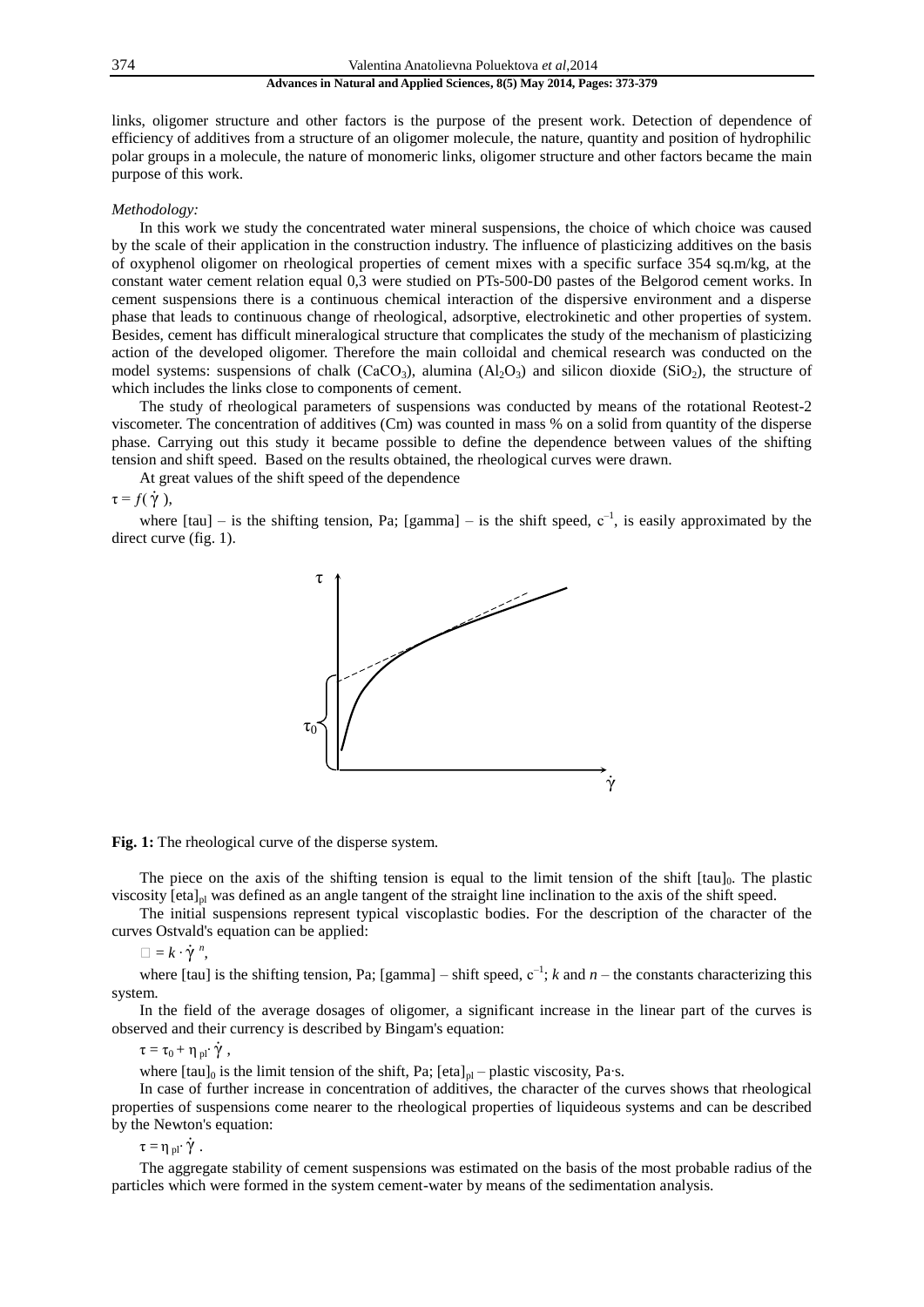375 Valentina Anatolievna Poluektova *et al*,2014

# **Advances in Natural and Applied Sciences, 8(5) May 2014, Pages: 373-379**

To determine the electrokinetic properties of the surface we used the method of capacity of the current taking into account the superficial conductivity, allowing to define [zeta] – the potential in the concentrated suspensions.

To establish the structure of oligomer molecules we applied a gas-liquid and liquid chromatography, ultraviolet spectroscopy, infrared spectroscopy, spectroscopy of a nuclear magnetic resonance, conductive-and potentiometry. The molecule weight of the synthesized oligomer was determined by the crioscopic method.

# *The main part:*

We used oxyphenols as monomers for synthesis of softeners presented in Table 1.

|--|

| Technical name | Chemical name        | Chemical formula | Structure of molecule |
|----------------|----------------------|------------------|-----------------------|
| Phenol         | hydroxybenzol        | $C_6H_5OH$       | ЮH                    |
| Resorcin       | meta-dihydrobenzol   | $C_6H_4(OH)_2$   | HO.<br>ЮH             |
| Pyrocatechin   | Ortho-dihydrobenzol  | $C_6H_4(OH)_2$   | OH<br>OH              |
| Hydrochynone   | Twain dihydrobenzol  | $C_6H_4(OH)_2$   | OH<br>HO              |
| Phloroglucine  | 1,3,5-trihydrobenzol | $C_6H_3(OH)_3$   | ЮH<br>HO<br>OH        |
| Pyrogallol     | 1,2,3-trihydrobenzol | $C_6H_3(OH)_3$   | OH<br>OH<br>HO        |

Depending on the monomers used, various technologies of receiving softeners [3, 6] were developed.

The softeners which were received on the basis of oxyphenol oligomers are systematized and presented in Table 2.

| Designati<br>on | Monomer  | <sub>./ F</sub> ------- ---- <del></del> ------<br>Technology of receiving                                          | Structural formula of oligomers                                                           | Molecule<br>weight<br>(average) |
|-----------------|----------|---------------------------------------------------------------------------------------------------------------------|-------------------------------------------------------------------------------------------|---------------------------------|
| $CB-1$          | phenol   | 1. Sulfate work<br>Ι.<br>2. Polycondensation with<br>formaldehyde in the sour<br>medium;<br>3. Neutralization<br>2. | $-$ CH2 $\!-$<br>$-CH2$ -<br>$\cdots$<br>$SO_3H$<br>$SO_3H$<br>$SO_3H$                    | 1200                            |
| $CB-Φ$          | phenol   | 1. Sulfate work<br>2.<br>with<br>Polycondensation<br>formaldehyde in the sour<br>medium;<br>3. Neutralization       | Ο7<br>$\circ$<br>$CH2$ -<br>$-$ CH <sub>2</sub> $-$<br>$\cdots$<br>$SO_3$ Na<br>$SO_3$ Na | 1000                            |
| $CE-P$          | resorcin | with<br>1.Polycondensation<br>formaldehyde in<br>alkaline<br>medium                                                 |                                                                                           | 800                             |

**Table 2:** Softeners on the basis of oxyphenol oligomers.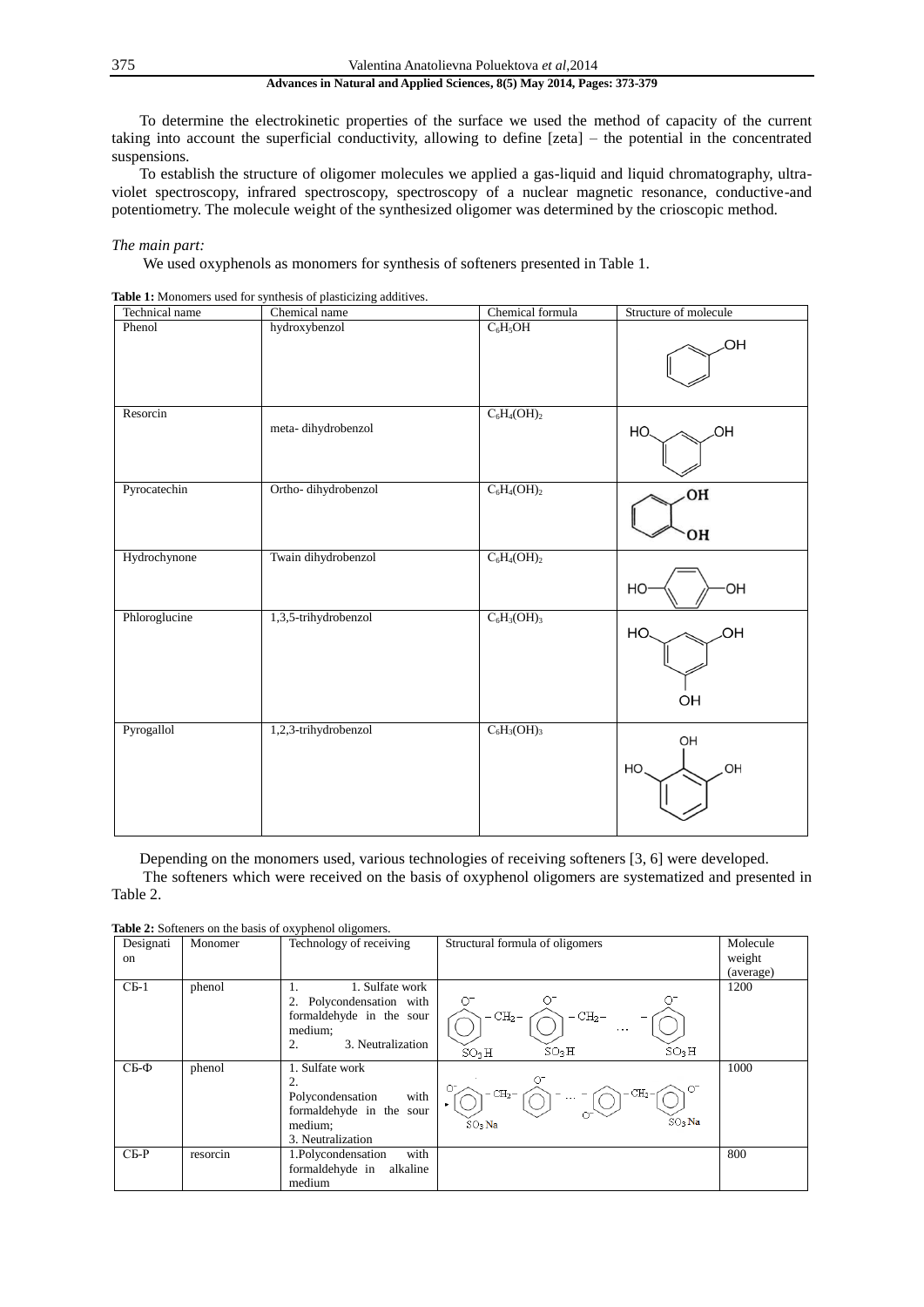|       |                 |                                                            | $\overline{O}$<br>$\overline{O}$<br>$\overline{O}$<br>$\overline{O}$<br>CH <sub>2</sub> |     |
|-------|-----------------|------------------------------------------------------------|-----------------------------------------------------------------------------------------|-----|
| СБ-РФ | resorcin        | Polycondensation with<br>1.<br>furfural in alkaline medium | $\circ$<br>o.<br>$\bullet$                                                              | 800 |
|       | Pyrocate-chin   | Polycondensation with<br>1.<br>furfural in alkaline medium |                                                                                         |     |
|       | Hydrochi-none   | Polycondensation with<br>1.<br>furfural in alkaline medium |                                                                                         |     |
| СБ-ФФ | Phlorogluci-nol | 1.Polycondensation<br>with<br>furfural                     | ō<br>o.<br>CН<br>cн<br>o<br>$\circ$                                                     | 950 |
|       | pyrogallol      | Polycondensation with<br>1.<br>furfural in alkaline medium |                                                                                         |     |

Softeners on the basis of one-nuclear phenols (СБ-1, СБ-Ф) were produced in the polycondensation way: sulfate work (for introduction of hydrophilic groups), polycondensation with formaldehyde in the sour medium (environment) (for receiving oligomer molecules) and neutralization:



The polystageness of the process of synthesis of oligomer demanded big expenses and involved in increase in prime cost of plasticizing additives.

This problem was solved by means of the synthesis of softeners on the basis of two - and triatomic phenols. Single-stage technologies of synthesis of the following oligomer were developed:

1) СБ-Р – product of polycondensation of resorcin in the alkaline medium with formaldehyde:



2) СБ-РФ – product of polycondensation of resorcin in the alkaline medium with furfural (Shapovalov, N.А., 1999)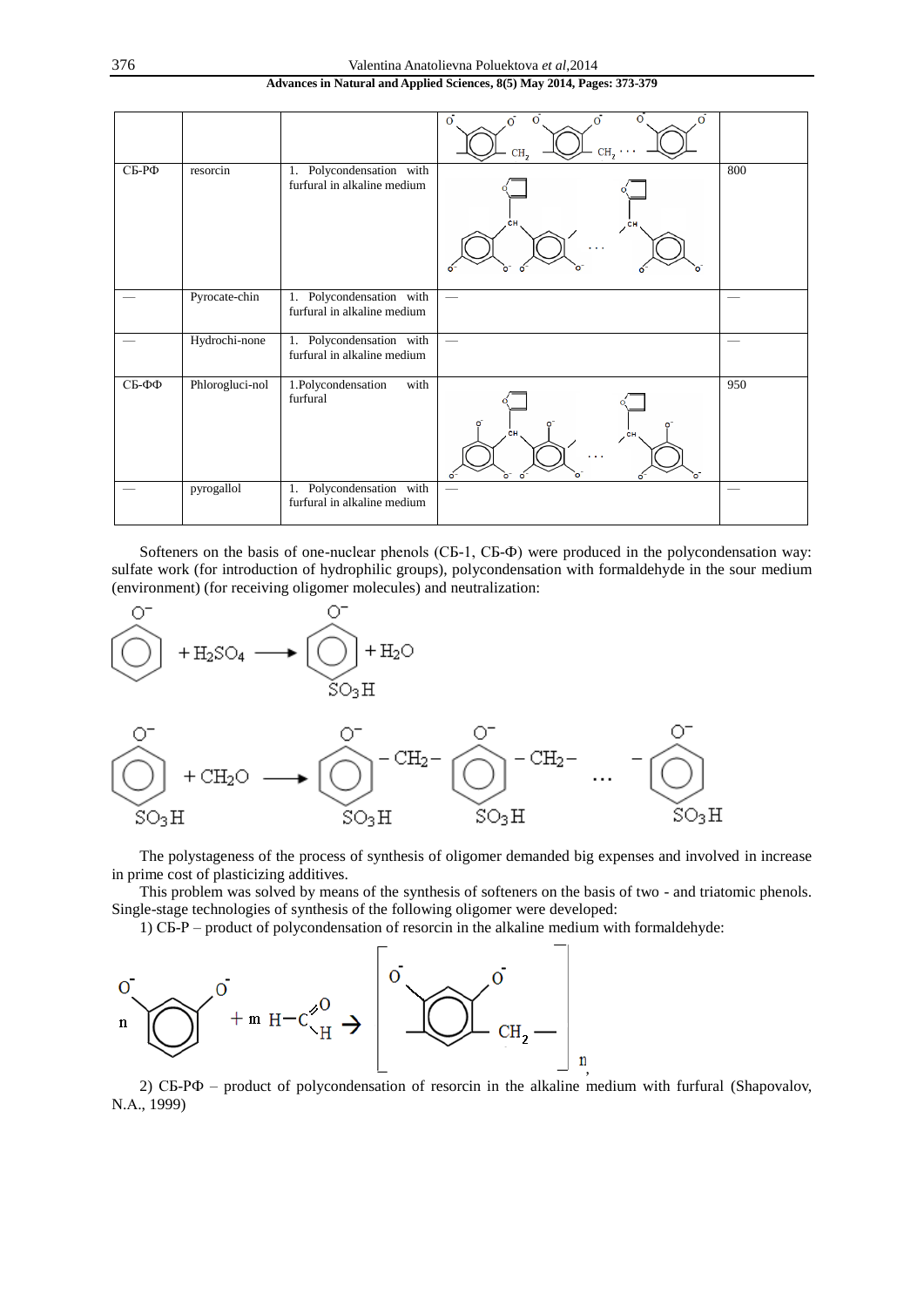

3) СБ-ФФ – polycondensation product of phlor glucinum in the alkaline medium with furfural (Poluektova, V.А., 2012):



Oligomera produced on the basis of individual substances of pyrocatechin, hydrochinone and pyrogallol had low plasticizing ability. Therefore, further study was not conducted.

.

The dependences of limit dynamic tension of shift and plastic viscosity of cement suspensions based on the concentration of modifiers are presented in Fig. 2. The comparative description, using domestic analog – C-3 flux oil was provided.



**Fig. 2:** Dependence of limit tension of shift (a) and plastic viscosity (б) of cement suspensions on the basis of The Belgorod ПЦ-500 Д0 from concentration of additives: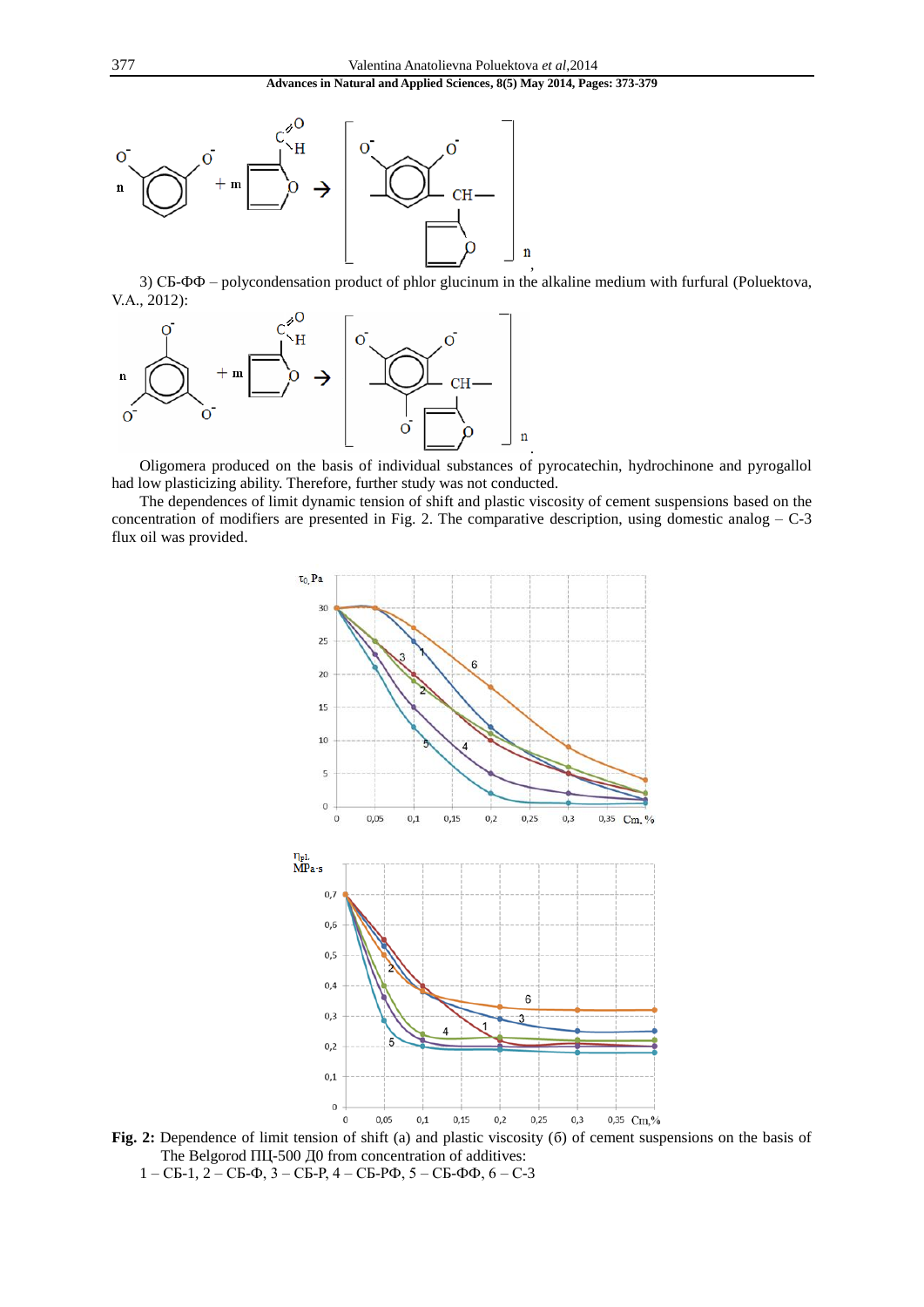In case of the increase in the concentration of additives, the limit tension of shift at first decreases sharply, then the rate of its decrease slows down and, achieving the optimum dosage, it tends to zero. The plastic viscosity also decreases sharply in the beginning, but then it reaches a certain minimum value.

The reduction  $[tau]_0$  practically to zero at optimum dosages of additives is caused by the decrease in the durability of individual contact to values, comparable with thermal movement energy [13, 14]. The reduction in plastic viscosity is connected, first of all, with release of the immobilized water and with the increase, in this regard, in the relative of the dispersive medium. The increase in thickness of water layers between particles leads to the friction reduction between moving layers and to the decrease in plastic viscosity.

The influence of oxyphenol oligomer electrolytes on aggregate stability of suspensions was estimated on the most probable radius of the particles formed in the model systems by means of the sedimentation analysis. The study showed that the increase in the concentration of modifiers led to the reduction in the radius of particles and plasticization of the systems. In Fig. 3 there are curve dependences of the most probable radius of particles (r) on the concentration (Cm) of the modifier having the highest plasticizing activity СБ-ФФ.



**Fig. 3:** Influence of the СБ-ФФ modifier on the relative size of units: 1 – chalk; 2 – alumina; 3 – silicon

The peptization of coagulants is only possible in the case of reversible nature of coagulation of particles in suspension. Therefore, the increase in aggregate and sedimentation stability of suspensions is connected with prevention from distant aggregation of particles. It should be noted that the greatest change in the particle radius is observed within smaller extents of filling the adsorptive layer than suspension transition from a tyxotrophe current to the Newtonian character according to rheology (Slyusar, А.А., 2008).

The peptization under the influence of supersofteners leads to the increase in the volume of the dispersive medium being in the untied condition.

The change in the rheological parameters and aggregate stability of mineral suspensions is caused by modifying of the surface of the disperse phase. The study of the adsorption isotherms showed that adsorption of additives on chalk was of a monomolecular character.

The study of electrokinetic [zeta] potential of the chalk particles showed that the surface of unmodified chalk had an insignificant excess negative charge. It is demonstrated by the small negative value [zeta] – of the potential. The increase in dosages of supersoftener leads to the change of absolute values [zeta] – the negative potential from  $\Box$ 5 to  $\Box$ 40 of mV that is explained by the existence of anion active groups in molecules of the modifiers studied. Their oligomer molecules are adsorbed on the surface of the disperse phase.

Comparing the data on adsorption, values of electrokinetic potential and rheological properties of cretaceous suspension, it should be noted that the concentration of additives, at which there is a completion of the monolayer formation on the surfaces of chalk particles and achievement of the maximum value [zeta] of the potential, corresponds to the release of limit tension of the shift practically on a zero value.

#### *Conclusions:*

The study conducted allows drawing the following conclusions. Molecules of additives on the basis of oxyphenol oligomer are adsorbed on the surface of particles, forming a monomolecular layer. The adsorption on the surface of particles is provided with dispersive forces of the interaction between the system of aromatic rings